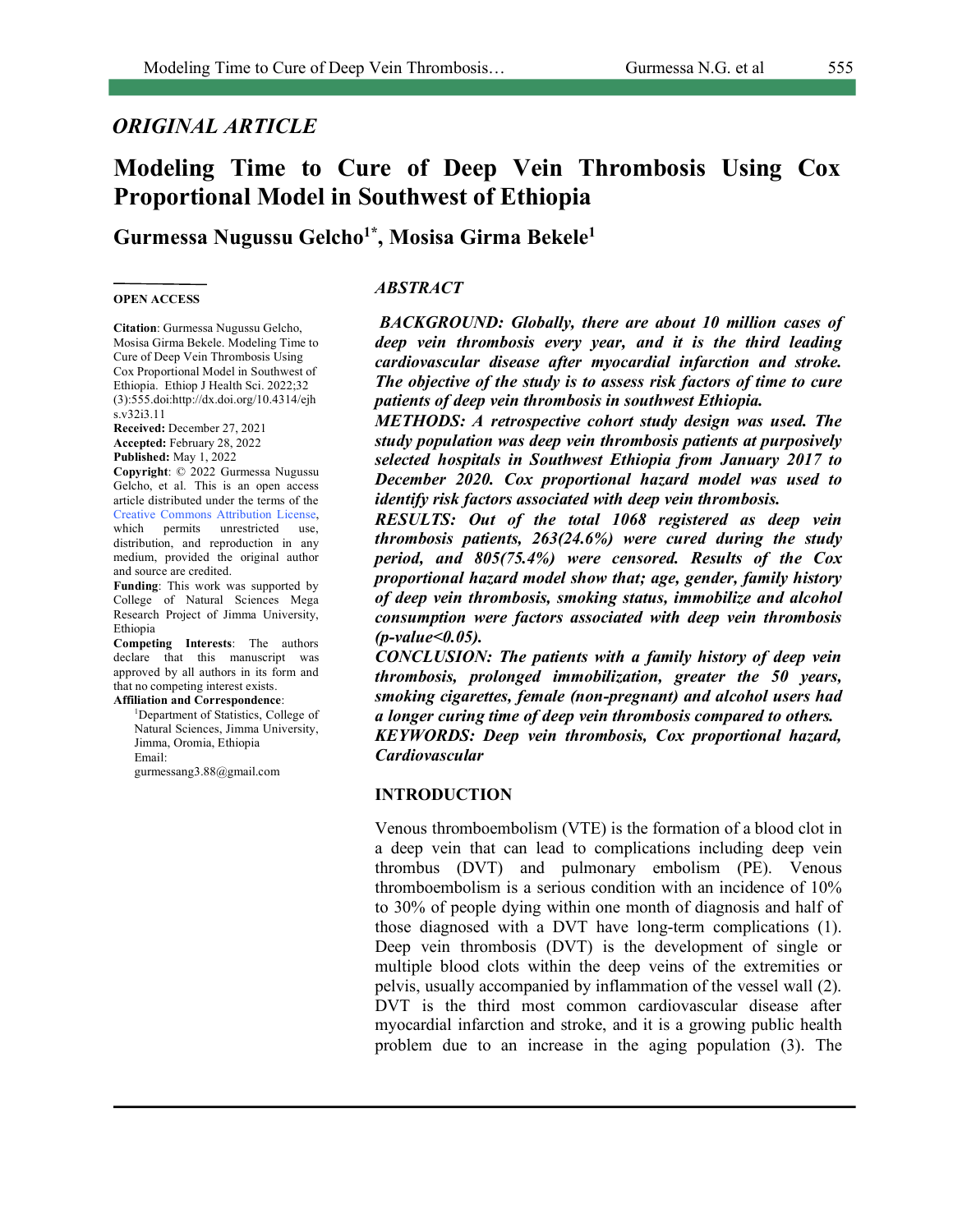development of single or multiple blood clots within the deep veins of the extremities or pelvis, usually accompanied by inflammation of the vessel wall and which is common affects the leg veins (such as the femoral vein or the popliteal vein) or the deep veins of the pelvis which made them common sources of serious complications (1).

Approximately 10 million cases of DVT occur every year across low, middle, and highincome countries worldwide93). Over 2 million people develop DVT in the USA alone every year (4). In Europe, more than 500,000 deaths occur annually as a complication of deep vein thrombosis (5). In England, an estimated 25,000 a year die from hospital-related VTE.

In Africa, the prevalence of DVT varies between 2.4% and 9.6% according to the different studies in African countries (6). The prevalence of deep vein thrombosis in the population of South Africa is 0.10% a year (7). In Nigeria, the prevalence of DVT is 2.9%, with increased risk in male patients older than 40 years and in those with active cancer (8).

Risk factors of DVT are multifactorial and can be classified as modifiable or nonmodifiable. Modifiable risk factors include immobility, HIV infection, sepsis, malignancy, heart failure, renal failure, diabetes mellitus, obesity, long travel, trauma, and surgery (6-9). Non-modifiable risks include gender, age, race, and hereditary risk factors such as antithrombin, Prothrombin gene mutation, protein S, and protein C deficiency (9-10).

Deep venous thrombosis (DVT) is a common clinical problem associated with substantial morbidity and mortality (11). Deep vein thrombosis (DVT) disease was estimated to account for 1 in 4 deaths worldwide in 2017 and increases the cause of mortality. In developed countries, deep vein thrombosis is a serious public health problem and ranks among the main causes of mortality (12).

Complications from deep vein thrombosis can be very serious. They can include pulmonary embolism (PE), chronic venous insufficiency, and post-thrombotic syndrome. The prospective study done in Ethiopia revealed that the DVT recurrence rate was high, which is even complicated with pulmonary embolism as well as death (11).

Mortality from DVT cases is also increasing in non-developed countries including Ethiopia. Knowledge of the global burden of DVT recurrence is deficient in Africa, including Ethiopia (11). However, to our knowledge, there is a lack of study conducted in Ethiopia on survival analysis of factors associated with deep vein thrombosis patients in Ethiopia, especially in the Southwest of the country.

### **METHODS**

**Study area and source of data**: The study was conducted at five hospitals selected purposively, namely; Jimma University Medical Center, Bedelle, Metu-Karl, Mizan Amin, and Bonga hospital starting from January 2017 to December 2020 in Southwest Ethiopia.

The required data for this study were extracted from follow-up charts and cards of DVT patients admitted to the purposively selected hospital from January 2017 to December 2020. Data for this research were collected by healthcare professionals under the supervision of statisticians.

**Study population and sampling techniques**: The study population was all DVT patients who had been registered at five hospitals purposively selected in Southwest of Ethiopia. In total, 1068 patients with DVT from the five hospitals were included in the study. The response variable was time to cure deep vein thrombosis disease (in the day). The explanatory variables were gender, residence, age, alcohol consumption, khat chewing and smoking behavior active cancer, prior history of surgery, obesity, immobilization, history of trauma, and history of air travel.

**Study design**: A retrospective study design was employed and the data were obtained from a cohort of DVT patients admitted to the five hospitals purposively selected in Southwest of Ethiopia. The study period was from January 2017 to December 2020, with a 24 hour's follow-up period. The data was entered by using Epi Info (version 7). Entry of the data was considered from the date of initial registration as DVT patients until the patients were discharged from the hospital with less than two (2) international normalized ratios (INR). The international normalized ratio is the lab result and calculated based on the results of a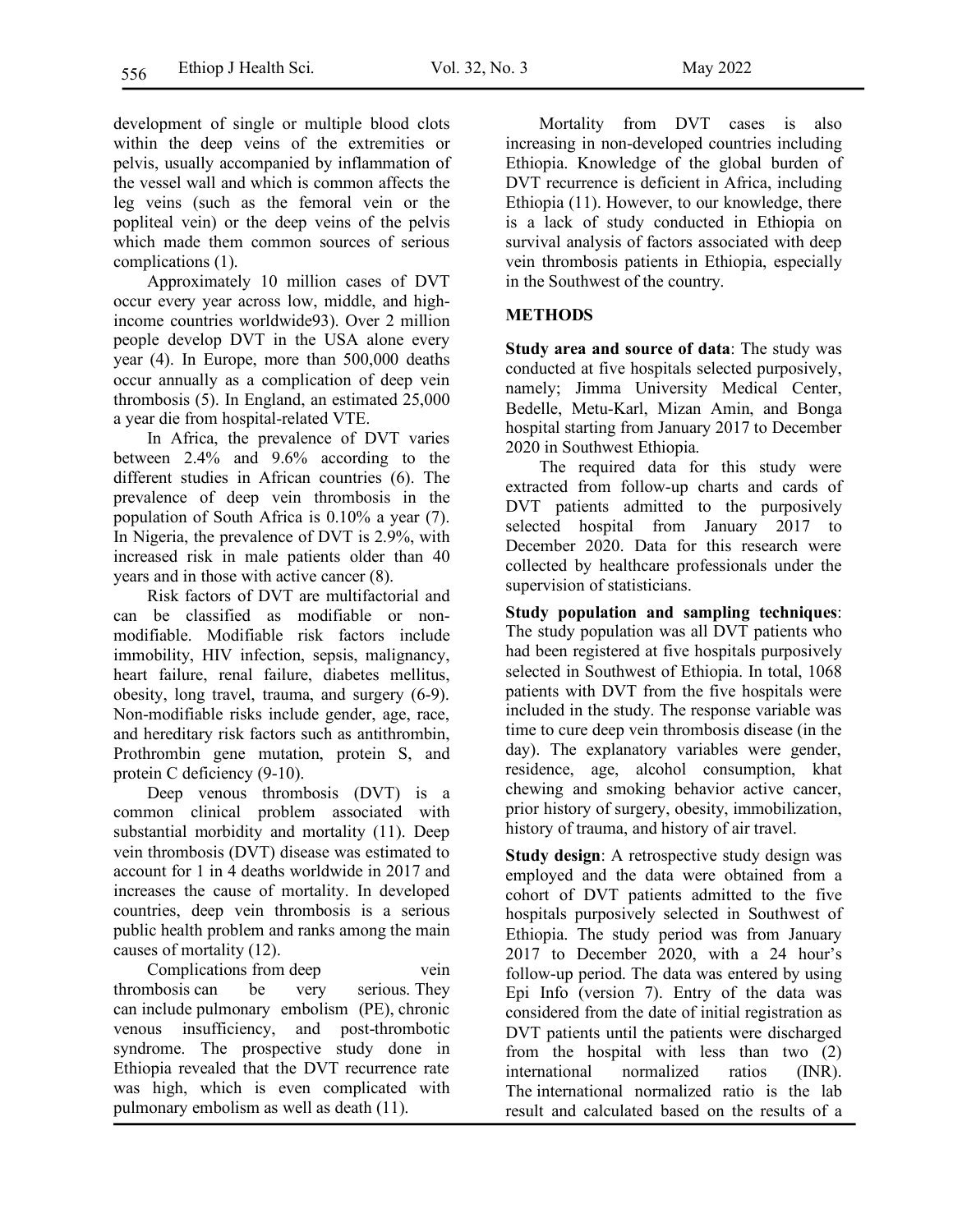prothrombin time. The time was measured by days in this study, and the data were analyzed using R software (version 4.1.2).

**Inclusion and exclusion criteria**: This study included all DVT patients registered from January 2017 to December 2020 who received DVT treatments or continued the follow-up except pregnant women; they have a high probability to develop DVT. This is may be pregnant women are more likely to coagulate, due to excessive bleeding during pregnancy, miscarriage, and childbirth. On the other hand, unregistered patients' outcome or those who have no full information about variables of interest was also excluded from the study.

**Statistical methods**: The study focused on time to event (time to cure of DVT), so the appropriate method of this particular study is survival analysis. We have performed the Kaplan-Meir estimator and Cox proportional hazard model for the analysis and model building. We have also used log-rank tests and Wilcoxon tests for comparison of survival functions. Kaplan Meier analysis was used to study survival patterns; the KM plot, which is a step function, gives some indications about the shape of the survival distribution. The figure in general shows if the pattern of one survivorship function lies above another which means the group defied by the upper curve lived longer or had a more favorable survival experience than the group defied by the lower curve.

Proportional Hazard Model is used for multivariate analysis to identify factors associated with death from tuberculosis and Cox proportional hazards (PH) model given by

 $\lambda(t|Z) = \lambda_0(t)e^{ZT\beta}$ 

Where,  $Z = (Z_1 Z_2, Z_3)$  and **Z** is px1vector of covariates such as treatment indicators and prognostic factors, and  $\beta$  is a  $\times$  1 vector of regression coefficients. The parameter was estimated by using partial likelihood functions. We used the partial likelihood ratio test to assess the significance of the coefficients in the Cox proportional hazards model.

**Ethics approval and consent to participate**: Ethical approval was obtained from the Institutional Research Ethics Review Committee of the Jimma University College of Natural Sciences. A letter of support was written for the five-hospital purposively selected among hospitals in Southwest Ethiopia. The secondary data were collected without including identities (e.g., names) of the patients by professional healthcare.

### **RESULTS**

**Descriptive summaries of characteristics of patients**: Of all 1067 Deep vein thrombosis patients, 263(24.65%) were cured (Table 1). According to the result, the prevalence of non-pregnant women was 46.5 %, and men (28.9%) were censored, whereas 13% of nonpregnant women and 11.6 % of men were cured. The median cure time of non-pregnant women and men was 16 days and 13 days respectively. Out of the entire subjects integrated into this study, 9.8% of patients who lived in urban were cured and 14.8% in rural were cured. The median cure time of urban and rural was 19 days and 18 days respectively. The median cure time of patients who have a previous history and who have no previous history of DVT was 23 and 18 days respectively. The study revealed that 5.7% of patients who had a previous history of DVT were cured and 18.9% of patients who had no previous history of DVT were cured. Also, the table provided information about the status of smoking. According to the results, among 122 (11.43%) patients who smoked, 3.7% were cured of DVT while (88.57%) patients who had not smoked, 23.7% were cured.

In this study, it was found that 54.8% were non-alcohol users. It was observed that among non- alcohol user patients, 9.7% were cured of DVT, while 15% of the patients who were alcohol users were cured. This indicates that non-alcohol user patients were more cured than alcohol user patients. The median cured time of non-alcohol user patients was 9 days which is less than alcohol user patients (13 days).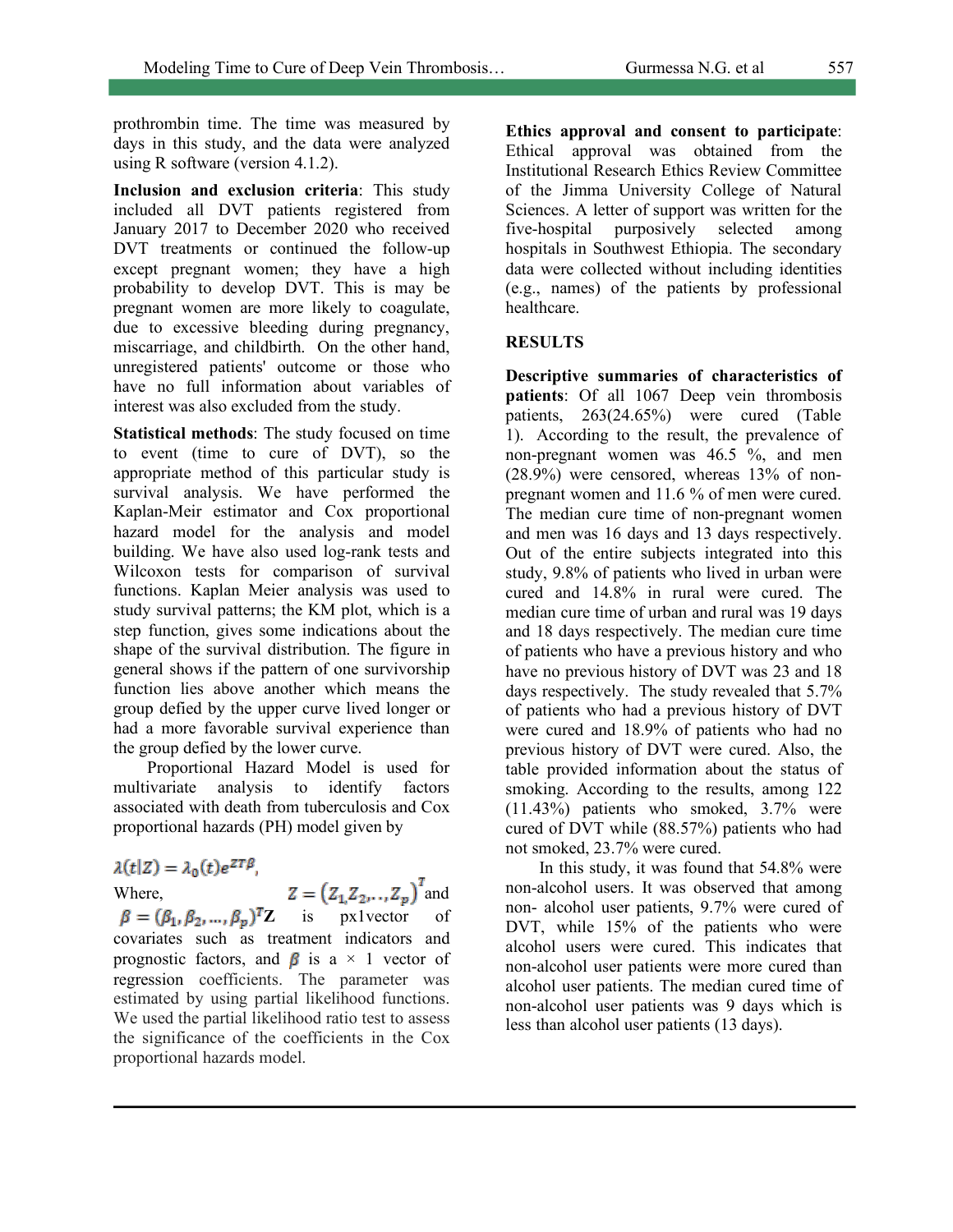|                         | censored      |         | cured                    |      | <b>Median time (in days)</b> |
|-------------------------|---------------|---------|--------------------------|------|------------------------------|
| Covariates              | <b>Number</b> | Percent | <b>Number</b><br>Percent |      | $(95\%CI)$                   |
| Gender                  |               |         |                          |      |                              |
| Female                  | 496           | 46.5    | 139                      | 13.0 | 16(15,18)                    |
| Male                    | 308           | 28.9    | 124                      | 11.6 | 13(11,14)                    |
| Residence               |               |         |                          |      |                              |
| Urban                   | 309           | 29      | 105                      | 9.8  | 19(15,21)                    |
| Rural                   | 495           | 46.4    | 158                      | 14.8 | 18(17,22)                    |
| Age of patients         |               |         |                          |      |                              |
| $\leq$ 35 years         | 117           | 11.0    | 180                      | 16.9 | 18(16,20)                    |
| $>35$ years             | 687           | 64.4    | 83                       | 7.8  | 15(13,16)                    |
| Previous history of DVT |               |         |                          |      |                              |
| Yes                     | 124           | 11.6    | 61                       | 5.7  | 23(20, 28)                   |
| N <sub>o</sub>          | 680           | 63.7    | 202                      | 18.9 | 18(15,21)                    |
| Family history of DVT   |               |         |                          |      |                              |
| Yes                     | 37            | 3.5     | 65                       | 6.1  | 20(19,22)                    |
| N <sub>o</sub>          | 767           | 71.9    | 198                      | 18.6 | 18(14,19)                    |
| Smoking status          |               |         |                          |      |                              |
| Yes                     | 83            | 7.8     | 39                       | 3.7  | 19(17,21)                    |
| N <sub>0</sub>          | 721           | 67.6    | 224                      | 21.0 | 18(15,21)                    |
| Immobilize              |               |         |                          |      |                              |
| Yes                     | 79            | 7.4     | 47                       | 4.4  | 13(11,16)                    |
| N <sub>o</sub>          | 725           | 67.9    | 216                      | 20.2 | 10(9,13)                     |
| Alcohol consumption     |               |         |                          |      |                              |
| Non-alcohol user        | 585           | 54.8    | 103                      | 9.7  | 9(8,12)                      |
| Alcohol user            | 219           | 20.5    | 160                      | 15.0 | 13(10,16)                    |

Table 1: Descriptive summary of the covariates associated with DVT patients.

**Result of Cox proportional hazard mode**l: Cox proportional hazard model was used to find the factors associated with DVT patients in Southwest of Ethiopia. In Table 2, the covariates associated with deep vein thrombosis were analyzed by using the cox proportional hazard model. Accordingly, the estimated hazard ratio (HR) of male patients is 1.292(95% CI: 1.008, 1.654) implying that the probability of cured men is 12.92% higher than non-pregnant women (reference group) controlling for other covariates in the model (Table 2). The confidence interval indicates that the cured men are as low as 1.008 and as high as 1.654 times the probability of cure of non-pregnant women.

The estimated hazard ratio (HR) of the patients from a rural area is 2.055(95% CI: 1.602, 2.636) implying that the probability of cured rural patients is 20.55% higher than urban (reference group) controlling for other covariates in the model. The confidence interval indicates that the cured rural patients are as low as 1.008 and as high as 1.654 times the probability of cure for urban patients.

The estimated HR of the patients who had below 35 years old is 2.205 (95%CI 1.715, 2.835). A patient who had below 35 years old has a 20.5 times higher chance of cure than a patient who had above 35 years old (reference group) controlling for other covariates. The confidence interval implies that the chance of cure for patients who had below 35 years old is as low as 1.715 (71.5%) and as high as2.835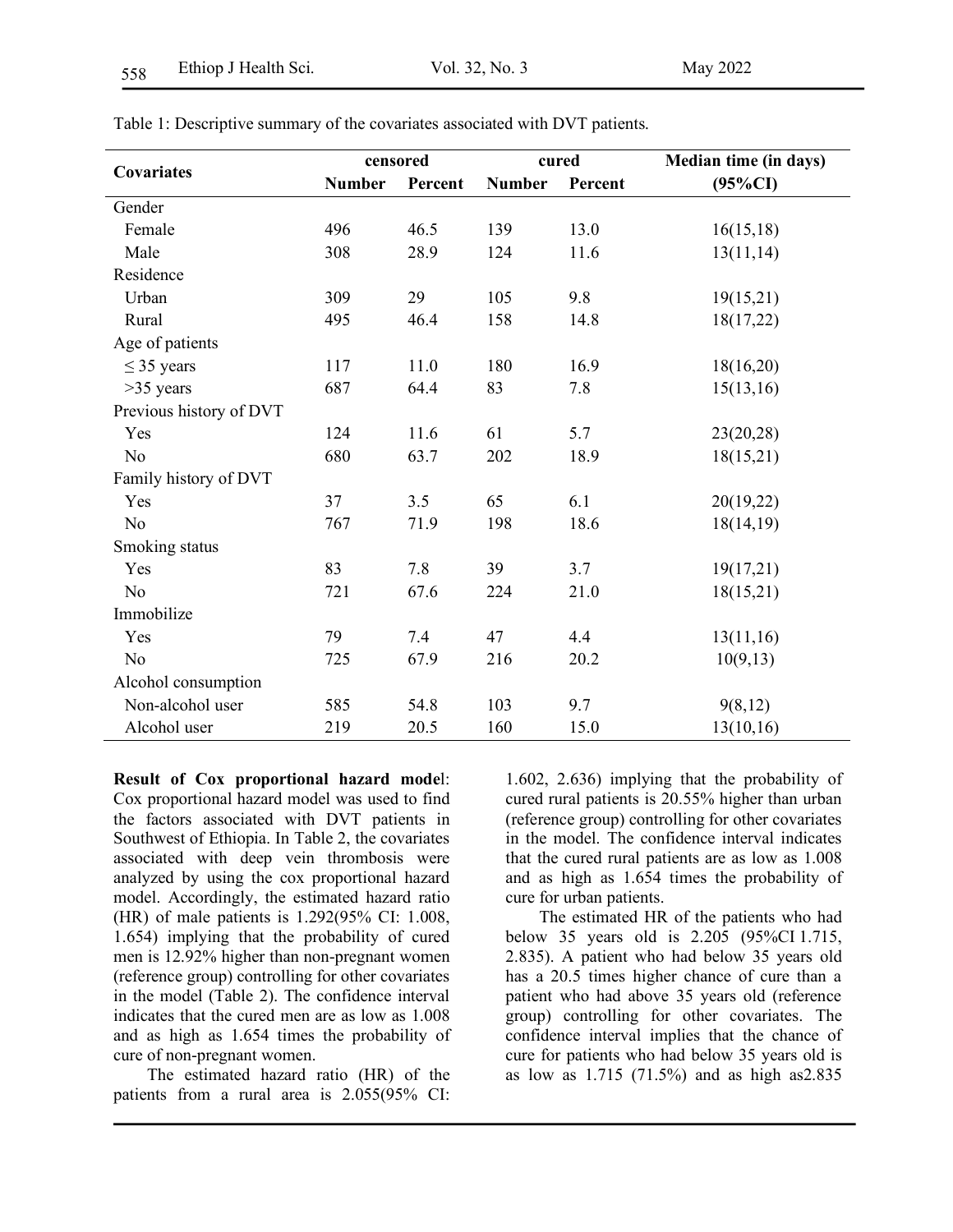times the chance of cured patients who had above 35 years old.

The estimated HR for covariate for family history of DVT is 2.449(95%CI: 1.829, 3.279). This implies that the patients who had no family history of DVT had 44.9% higher cured than patients who had a family history of DVT (reference group) controlling for other covariates in the model. The confidence interval suggests that the hazard rate for patients who had no family history of DVT is as low as 1.829(82.9%) and as high as 3.279 (27.9%) times cured for patients who family had history of DVT.

The estimated HR for patients who did not mobilize is 2.055(95%CI: 1.602, 2.636). This shows that a patient who was no mobilized had a 5.5% longer time of cure than patients who were mobilized (reference group) controlling for other covariates. The confidence interval indicates that the chance of a patient who was not mobilized being cured is as low as  $1.602$  (60.2%) and as high as  $2.636$   $(63.6\%)$  times the chance of a patient who was mobilized being cured. The study clarified that the hazard ratio for the alcohol user patients was 0.555(95% CI 0.431, 0.715).

The estimated times of cure for the alcohol user patients was 55.5 times higher as compared to non-alcohol users (reference group) controlling for other covariates. The confidence interval indicates that the cured time for the alcohol user patients was as low as 0.431 (43.1%) and as high as 0.715 (71.5%) times the chance of cure than patients who were nonalcohol users.

Table 2: Multivariate analysis of Cox proportional hazards model of DVT patients in Southwest Ethiopia.

| Covariates            | <b>Estimate</b> | <b>SE</b> | P-value    | $HR(95\% \text{ CI})$ |
|-----------------------|-----------------|-----------|------------|-----------------------|
| Gender                |                 |           |            |                       |
| Male                  | 0.256           | 0.126     | $0.043*$   | 1.292(1.008, 1.654)   |
| Female                | Ref.            |           |            |                       |
| Age of patients       |                 |           |            |                       |
| $\leq 50$ years       | 0.432           | 0.138     | $0.032*$   | 1.641(0.541, 2.147)   |
| $>50$ years           | Ref.            |           |            |                       |
| Family history of DVT |                 |           |            |                       |
| N <sub>o</sub>        | 0.896           | 0.149     | $< 0.001*$ | 2.449(1.829, 3.279)   |
| Yes                   | Ref.            |           |            |                       |
| Smoking status        |                 |           |            |                       |
| N <sub>o</sub>        | 0.424           | 0.179     | $0.018*$   | 1.528(1.076, 2.168)   |
| Yes                   | Ref.            |           |            |                       |
| Immobilize            |                 |           |            |                       |
| N <sub>0</sub>        | 0.628           | 0.166     | $< 0.001*$ | 1.873(1.352,2.596)    |
| Yes                   | Ref.            |           |            |                       |
| Alcohol consumption   |                 |           |            |                       |
| Alcohol user          | $-0.585$        | 0.129     | $< 0.001*$ | 0.555(0.431, 0.715)   |
| Non-alcohol user      | Ref.            |           |            |                       |

\* Significant at 5%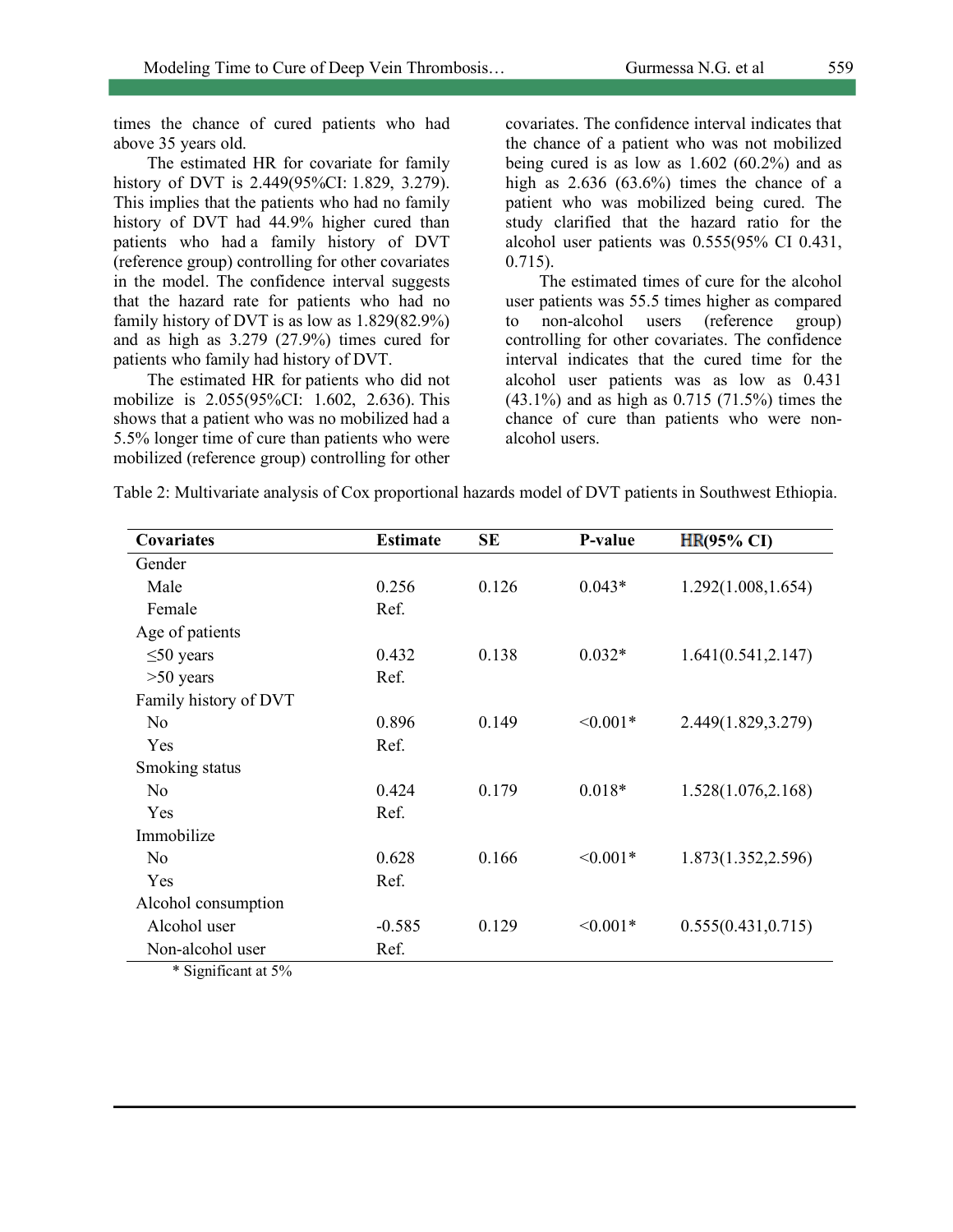#### **DISCUSSION**

The study revealed that men had a shorter cure time than non-pregnant women patients. The finding was consistent with those of other studies conducted in Sudan (13). This similarity may be due to blood in women being more likely to coagulate than that in men because this property of blood in women protects against excessive bleeding during pregnancy, miscarriage, and childbirth.

The finding of this study revealed that the age of the patients had an effect on the time to cure DVT. The result of this study was in line with those of other studies performed in Ethiopia (11), and in Canada (14) which found that the risk of DVT increases with age. This similarity may be due to as age increases, so does the risk. This increase in risk appears to be related to several age-related factors, mobility, an increased number of other major risk factors such as cancer, age-related changes in the bloods tendency to clot that contribute to the development of DVT, and induce a greater risk of generating VTE.

In this study, it was found that patients who were non-alcohol users had a shorter curing time than alcohol users. This finding was in line with previous studies conducted in Ethiopia (11), in USA (15), in Norway (16) which revealed that the frequent binge drinkers ( $\geq$  1/week) had a 17% increased risk of DVT. This could be due to drinking too much damaging the liver, where alcohol is processed, when the liver becomes damaged, it reduces the ability to produce proteins that regulate blood clotting which increases blood clotting.

In this study, patients whose families had no history of DVT had a shorter curing time than those who had a previous history of DVT. The finding was consistent with the previous studies conducted in Ethiopia (11), family history was a risk factor for recurrent DVT in US (15), genetics can play a role in the development of DVT in Sudan (13), and family history of DVT

is a modest risk factor for recurrence of DVT in Sweden (17).

Similarly, the finding of this study showed that prolonged immobilization had an effect on the curing time of DVT patients. The study was consistent with the previous studies done in Ethiopia (11), in Sudan (13), in USA (15), in Canada (14), and in Sweden (17). This may be due to bed rest or other immobilization pooling blood in the veins for long periods of time which is associated with an increased risk of DVT. Immobilization is also associated with other medical conditions such as hemiplegia due to a stroke which leads to local venous stasis by the accumulation of clotting factors and fibrin, resulting in blood clot formation.

Also, this study found that the smoking status of the patients had an effect on cure time from DVT. The results of this study were in line with the previous studies performed in Ethiopia (11), in Sudan (13), and in USA (15). This similarity may be due to smoking changing the surface of blood platelets, damaging the lining of blood vessel walls which block the blood vessel and increase the potential for clots to form. When the blood is thinner, the heart is hard to work to move around the body which leads to DVT. The covariates significantly affect the DVT patients were age, gender, family history of deep vein thrombosis, smoking status, immobilize and alcohol consumption of patients. The DVT patients with a family history of DVT, prolonged immobilization, greater the 50 years, smoking cigarettes, female (non-pregnant) and alcohol user had longer cure time of DVT compared to others.

#### **ACKNOWLEDGMENTS**

We would like to extend our gratitude to Jimma University Medical Center, Bedelle Hospital, Metu-Karl Hospital, Mizan Amin Hospital, and Bonga Hospital for providing the current study data.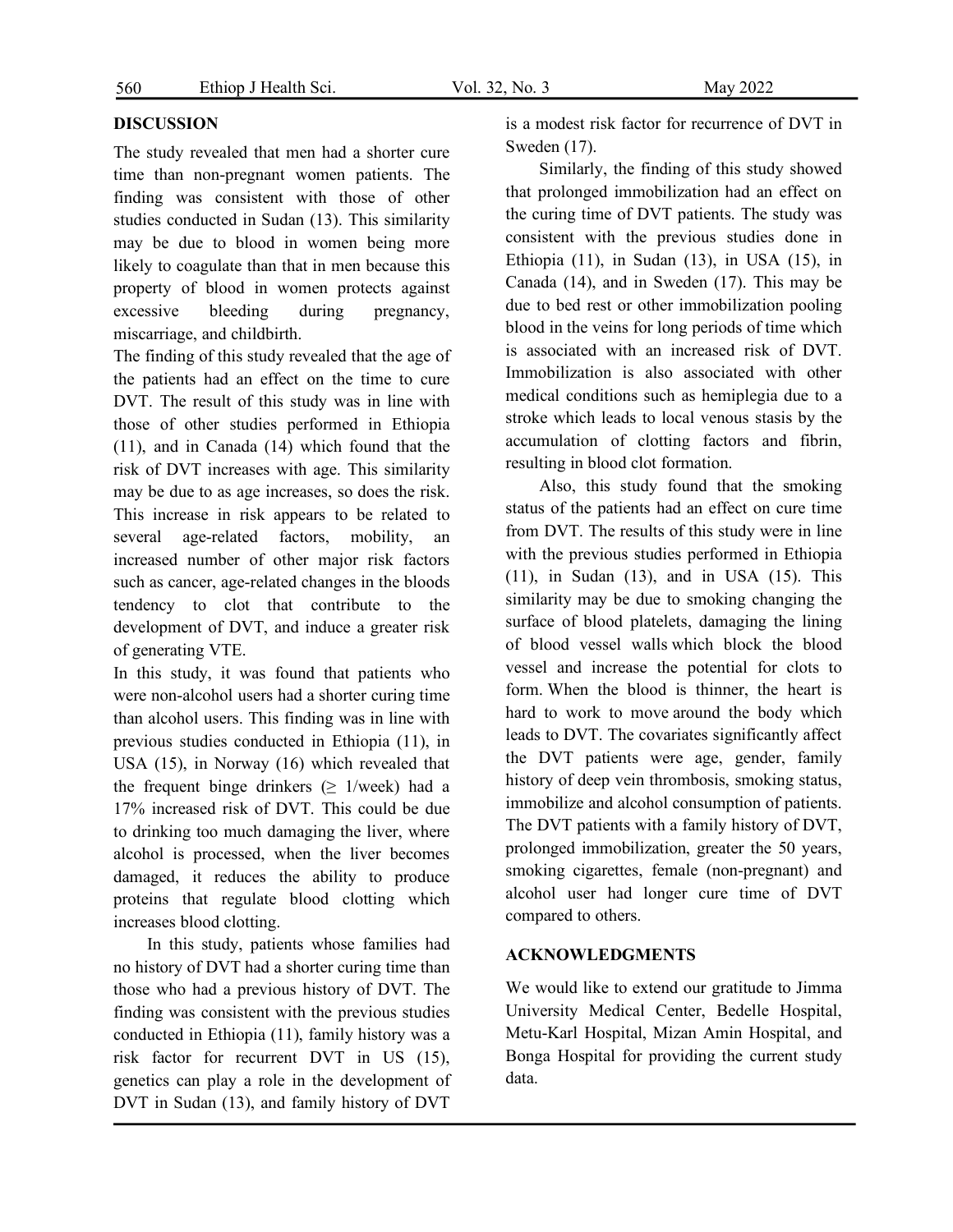### **REFERENCES**

- 1. Grosse SD, Nelson RE, Nyarko KA, Richardson LC, Raskob GE. The economic burden of incident venous thromboembolism in the United States: a review of estimated attributable healthcare costs. *Thrombosis research*. 2016;137:3-10.
- 2. Daba FB, Tadesse F, Engidawork E. Drugrelated problems and potential contributing factors in the management of deep vein thrombosis. *BMC hematology*. 2016;16(1):1-8.
- 3. Wendelboe AM, Raskob GE. Global burden of thrombosis: epidemiologic aspects. *Circulation research*. 2016 ;118(9):1340-7.
- 4. Heit JA, Ashrani AA, Crusan DJ, McBane RD, Petterson TM, Bailey KR. Reasons for the persistent incidence of venous thromboembolism. *Thrombosis and haemostasis*. 2017;117(02):390-400.
- 5. Raskob EG. Venous thromboembolism: A Call for risk assessment in all hospitalised patients. *Thrombosis and Haemostasis*. 2016;116(11):777-9.
- 6. Danwang C, Temgoua MN, Agbor VN, Tankeu AT, Noubiap JJ. Epidemiology of venous thromboembolism in Africa: a systematic review. *Journal of Thrombosis and Haemostasis*. 2017;15(9):1770-81.
- 7. Vululi ST, Bugeza S, Zeridah M, *et al*. Prevalence of lower limb deep venous thrombosis among adult HIV positive patients attending an outpatient clinic at Mulago Hospital. *AIDS research and therapy*. 2018;15(1):1-7.
- 8. Ismail A, Tabari AM, Isyaku K. Doppler sonographic evaluation of venogenic extremity swellings: Analysis of 170 patients from Kano, Nigeria. *Nigerian Journal of Clinical Practice*. 2017;20(8):930-5.
- 9. Ashorobi D, Ameer MA, Fernandez R. Thrombosis. *InStatPearls [Internet]* 2021. StatPearls Publishing.
- 10. Crous-Bou M, Harrington LB, Kabrhel C. Environmental and genetic risk factors associated with venous thromboembolism. *In Seminars in thrombosis and hemostasis* 2016;42(08):808-820.
- 11. Mulatu A, Melaku T, Chelkeba L. Deep venous thrombosis recurrence and its predictors at selected tertiary hospitals in Ethiopia: a prospective cohort study. *Clinical and Applied Thrombosis/Hemostasis.* 2020;26:1-14
- 12. Khorana AA, Soff GA, Kakkar AK, *et al*. Rivaroxaban for thromboprophylaxis in high-risk ambulatory patients with cancer. *New England Journal of Medicine*. 2019;380(8):720-8.
- 13. Gader AA, Haggaz AE, Adam I. Epidemiology of deep venous thrombosis during pregnancy and puerperium in Sudanese women. *Vascular health and risk management*. 2009;5:85-87.
- 14. Stein PD, Hull RD, Kayali F, Ghali WA, Alshab AK, Olson RE. Venous thromboembolism according to age: the impact of an aging population. *Archives of internal medicine*. 2004;164(20):2260-5.
- 15. Golomb BA, Chan VT, Denenberg JO, Koperski S, Criqui MH. Risk marker associations with venous thrombotic events: a cross-sectional analysis. *BMJ open*. 2014;4(3):1-9.
- 16. Hansen-Krone IJ, Brækkan SK, Enga KF, Wilsgaard T, Hansen JB. Alcohol consumption, types of alcoholic beverages and risk of venous thromboembolism–the Tromsø Study. *Thrombosis and haemostasis*. 2011;106(08):272-8.